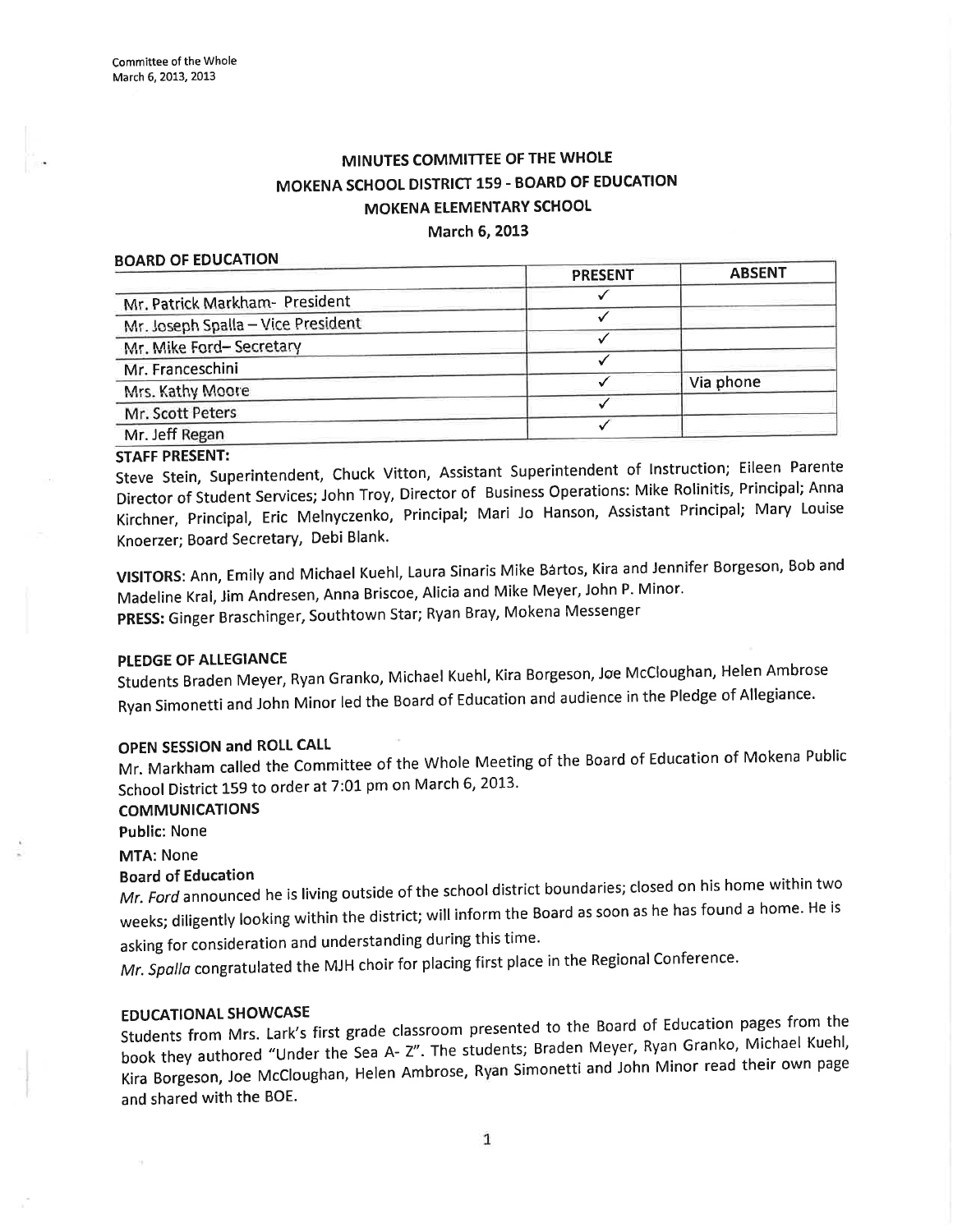# SUPERINTENDENT REPORT

- NO FOIA requests
- No good news from Springfield; GSA this year is 76% vs. LY 82%; No determination on Pension reform.

#### PRINCIPAL REPORTS

Mrs. Hanson (MJH) presented to BOE:

- ISAT testing going on
- o Valentines' Day Dance sponsored by pTA was a success
- MJH Choir won first place in Regionals'
- Band Contest will be held in Steger on 3/16; March 12 is March Melodies
- Three on Three tournament  $3/22-23$ ; 50 teams of  $4-8<sup>th</sup>$  graders
- Student Staff volleyball game 3/21
- $\bullet$  Book Fair 3/18-22
- ¡ James DiFiore advanced to National Geography Bee 4/5.

Mr. Melnyczenko (MlS) presented to BOE:

- o ISAT will begin mid week
- Math-a-Thon has a goal of \$10,000 to be donated to St. Jude's
- ' Fifth grade talent show was a great show; Kudos to Mrs. Leo for a fantastic show
- Faculty meeting was one of the best; teachers shared their experiences from recent workshops attended.

Mrs. Kirchner (MES) presented to BOE:

- Thanked Mrs. Lark and her students for sharing the book they authored; great project while learning to read and write; the success they can achieve when they raised the bar.
- ISAT testing has begun
- ¡ New Behavior system is in place with tickets; Highlighted with posters and videos

#### ATTORNEY PRESENTATION

Laura Sinaris on behalf of Robbins Schwartz office and John Fester and his team presented on behalf of Scariano, Himes and Petrarca to the BOE their expertise in terms of Special Education.

#### INFORMATION REPORTS

FINANCE Mr. Troy, Mrs. Parente and Dr. Vitton presented to the BOE:

- The current fee schedule for the Early Start and Early Childhood programs at the district. Several scenarios were discussed regarding reducing these fees. Questions were asked and answered for the Board.
- ¡ Several Transportation Fee schedules were presented to the Board. Several scenarios that were requested were discussed. After much discussion it was agreed to look at an approximate S20,OO0 reduction of this line item. Mr. Franceschini thanked Mr. Troy for the detailed charts depicting the scenarios requested of the BOE.

POLICY Mr. Stein presented Policy 5:125 Personal Technology and Social Media for First Read.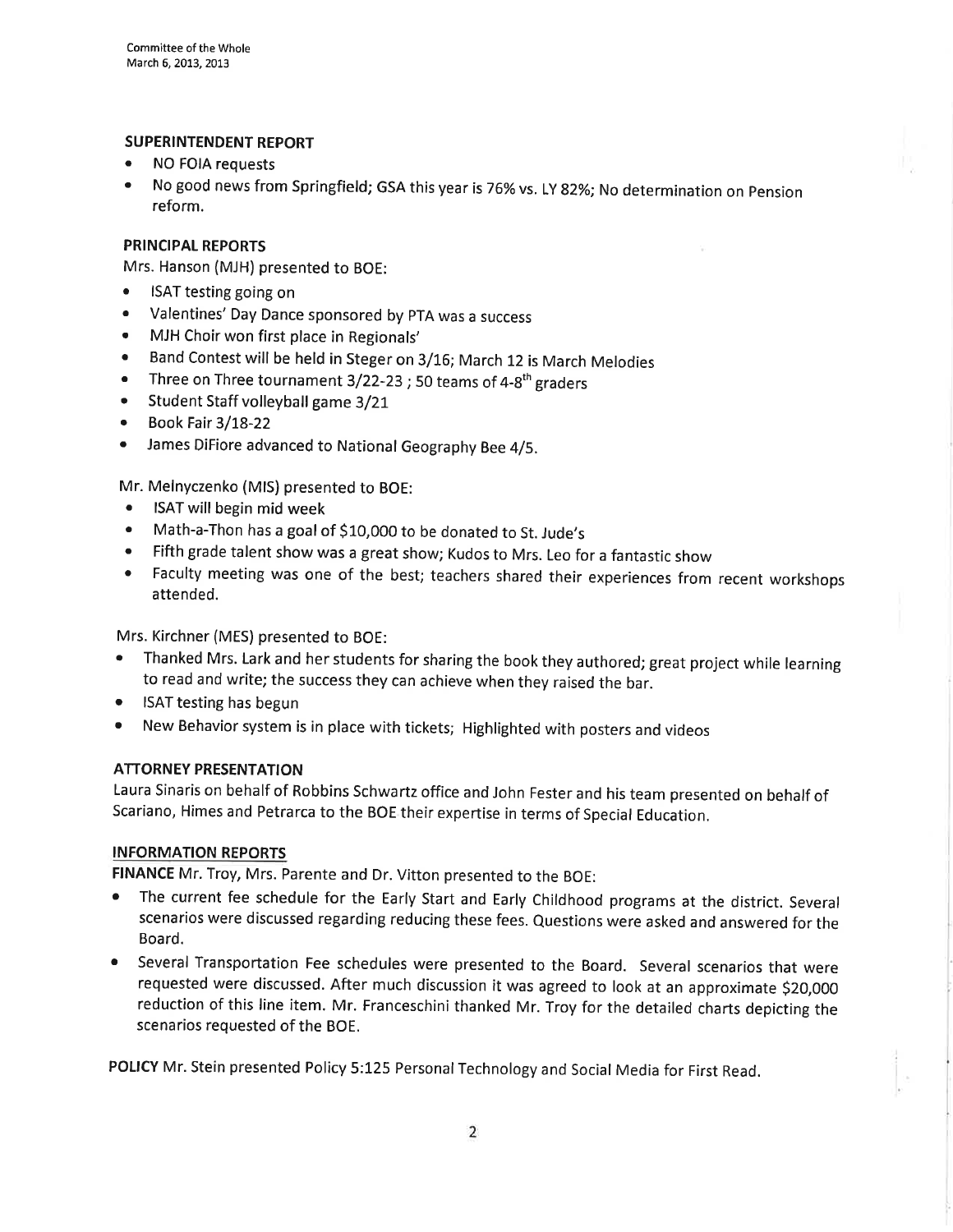- . Mr. Markham led the BOE in a discussion regarding dugout fencing for the fields in back of MES as requested by Blue Þemons. The Board gave their approval to do the upgrade of the dugouts as requested by the Blue Demons.
- ¡ Mr. Markham suggested the Plat of Survey be requested by the Mokena Library District of the land they wish to purchase or lease for additional parking that belong to District 159.

Some Board members requested this information that was being discussed regarding the Blue Demons and the Library land should had be given prior to the meeting. Mr. Stein is to move forward with the possible leasing of the land between the Mokena Library and District 159. The library is also looking for additional storage in one the school building; 10 x20 area. Mr. Stein will facilitate this request.

o Mr. Regan is requesting a single new flag pole installed at MES.

SUPERINTENDENT TRANSISITION Mr. Ford requested the plans for transition of the new superintendent. Mr. Stein assured the BOE he would do his best to facilitate a smooth transition. He will provide a tentative plan in a Board brief.

#### LINCOLN WAY SPECIAL EDUCATION MINUTES

Mrs. Moore reported to the BOE:

- o iCan Bike Camp is June LO-14; looking for volunteers
- Action on Bus leasing and Bus Purchase
- Awarding for Two Grants for a garden at the Transition House and IPad accessories for SELF and CD programs.
- District 122 agreed to expenses that occurred prior to the decision of leaving the Cooperative.

#### **ACTION REPORTS**

#### **TRANSPORTATION**

#### Recommended Motion:

Mrs. Moore moved to reduce fees to 52OO regardless of the student geographical location with <sup>a</sup> discount of 7O% for each additional rider within the family wíth a maximum of 5680 to be charged to <sup>a</sup> single family. Mr. Spalla seconded the motion.

Much discussion regarding the transportation fee was held among the BOE. Mr. Troy and Mr. Stein answered questions.

#### Amended Motion:

Mr. Regan moved to charge \$185 per student for transportation fees for the 2013-2014 school year with a maximum cost of SSOO per family. The motion was seconded by Mr. Ford.

On Roll Call

Ayes: Mr. Markham, Mr. Regan

Nays: Mr. Ford, Mr. Franceschini, Mrs. Moore, Mr. Peters, Mr. Spalla Abstain: None MOTION FAILED 2-5

# Roll Call Vote on Original motion:

On Roll Call

Ayes: Mr. Ford, Mr. Franceschini, Mrs. Moore, Mr. Regan, Mr. Spalla

Nays: Mr. Markham, Mr. Peters Abstain: None

# MOTION CARRIED 5.2

Mr. Markham changed his vote to "yes" with regrets. The first motion moved by Mrs. Moore passed 6-1.